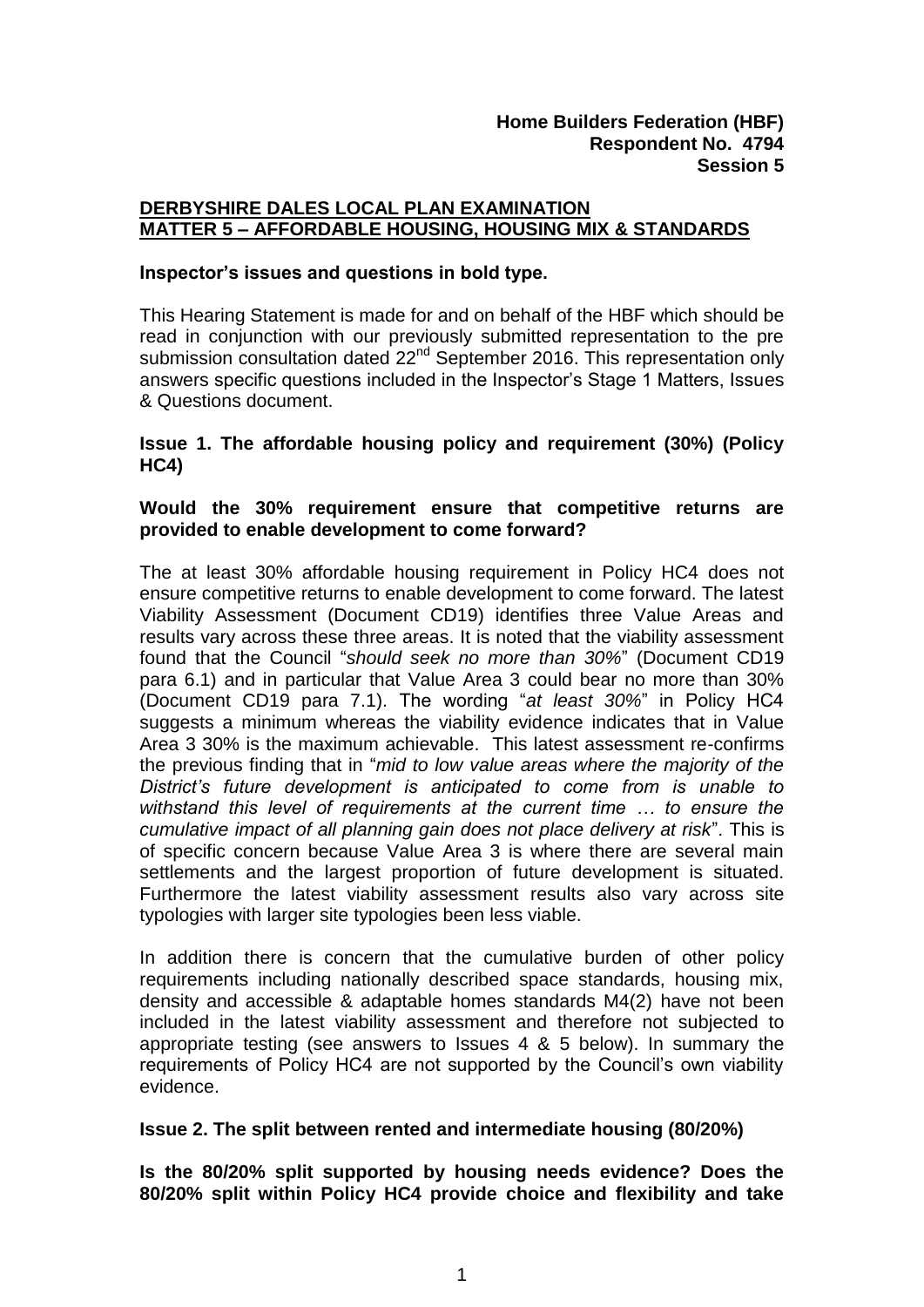### **into account viability?**

The policy should be modified to be less prescriptive in the context of the recently published Housing White Paper. As proposed by the Housing White Paper the Council may deliver Starter Homes as part of a mixed package of affordable housing alongside other affordable home ownership and rented tenures determining the appropriate level of provision for the locality in agreement with developers.

## **Issue 4. The housing mix (Policy HC11)**

### **Is the housing mix sought by Policy HC11 too prescriptive? What are the implications for the deliverability of sites?**

Policy HC11 is too prescriptive. The Council's latest Viability Assessment confirms "*such a prescriptive mix could stymie delivery rates and market appetite … the policy should be implemented in a cautious manner*" (Document CD19 para 7.1). Furthermore it is not obvious if the housing mix prescribed in HC11 has been used as the basis for the Council's viability assessment in Document CD19. The housing mix used in the 30 dwellings per hectare scenario is calculated on the market housing mix only. The 40 dwellings per annum scenario is said to compensate for the larger proportion of smaller units in the affordable housing mix. The Council should confirm that the overall housing mix of 15% 1 bed, 40% 2 bed, 40% 3 bed and 5% 4 bed as set out in Policy HC11 has been correctly applied in the viability assessment. The Council should also confirm that the proposal that some of the affordable housing is provided as bungalows has been accommodated in the housing mix and densities used in the latest viability assessment.

### **Issue 5. Space and Accessibility Standards (Policy HC11)**

# **Are the space and accessibility standards within Policy HC11 justified as required by the Planning Practice Guidance (PPG)?**

There is no justification that planning consent for residential development is refused unless the space and accessibility standards required in Policy HC11 (as modified by M33) are met. These requirements should be deleted.

The Written Ministerial Statement dated 25<sup>th</sup> March 2015 confirms that "*the optional new national technical standards should only be required through any new Local Plan policies if they address a clearly evidenced need, and where their impact on viability has been considered, in accordance with the NPPG*". So if the Council wishes to adopt the nationally described space standard then the Council should only do so by applying the criteria set out in the NPPG. The NPPG sets out that *"Where a need for internal space standards is identified, local planning authorities should provide justification for requiring internal space policies. Local Planning Authorities should take account of the following areas need, viability and timing"* (ID: 56-020-20150327) :-

 Need - It is incumbent on the Council to provide a local assessment evidencing the specific case justifying the inclusion of the nationally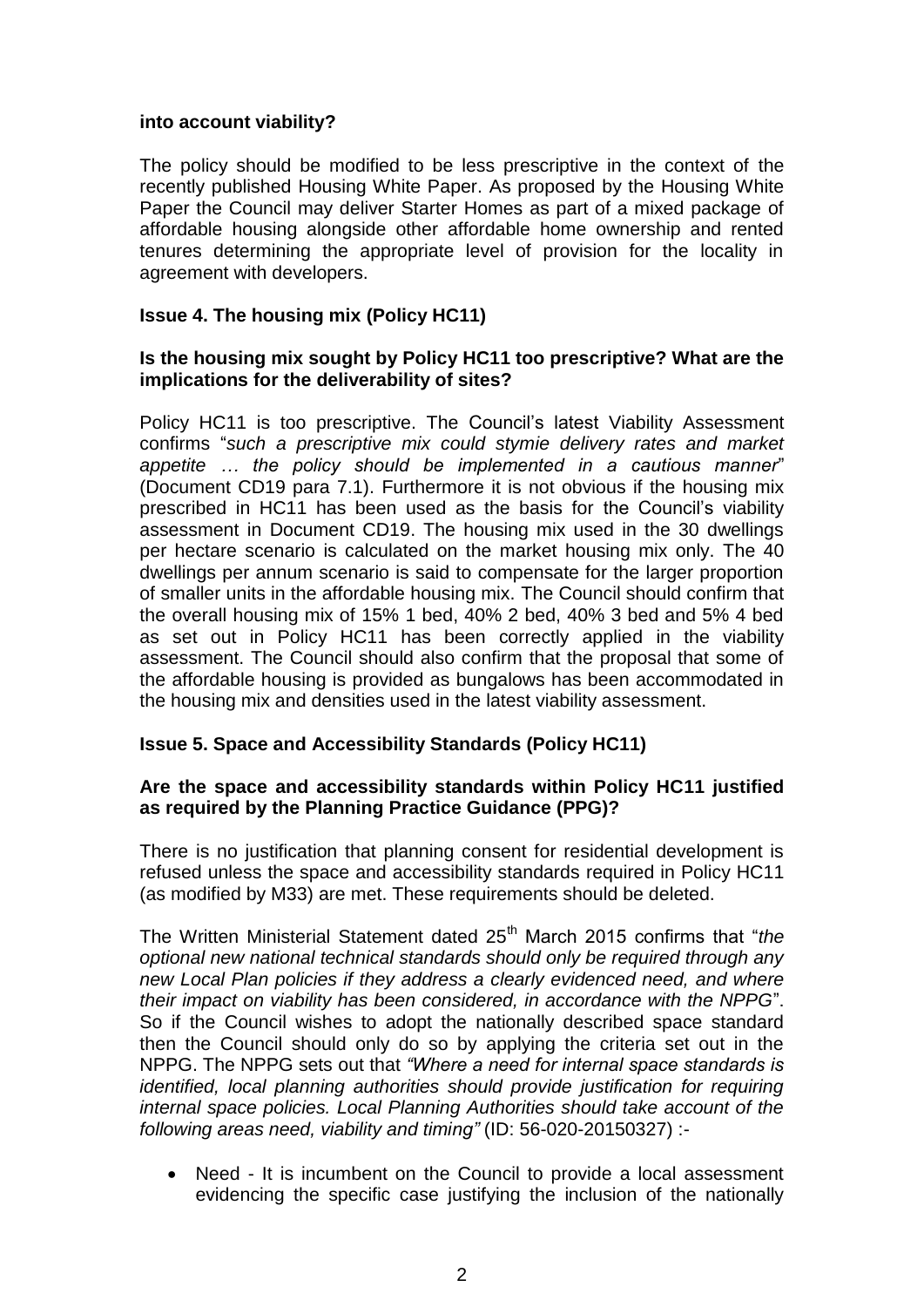described space standard in its Local Plan policy. If it had been the Government's intention that generic statements justified adoption of the nationally described space standards then the logical solution would have been to incorporate the standards as mandatory via the Building Regulations which the Government has not done. The nationally described space standards should only be introduced on a "*need to have*" rather than a "*nice to have*" basis. The identification of a need for the nationally described space standard must be more than simply stating that in some cases the standard has not been met it should identify the harm caused or may be caused in the future. Moreover the Council has provided no specific evidence on health and well being ;

- Viability The impact on viability should be considered in particular an assessment of the cumulative impact of policy burdens. There is a direct relationship between unit size, cost per square metre, selling price per metre and affordability. The Council cannot simply expect home buyers to absorb extra costs in an area where there exists severe affordability pressures. There is also an impact of larger dwellings on land supply. The requirement for the nationally described space standard would reduce site yields or the number of units on a site. Therefore the amount of land needed to achieve the same number of units must be increased. The efficient use of land is less because development densities have been decreased. At the same time the infrastructure and regulatory burden on fewer units per site intensifies the challenge of meeting residual land values which determines whether or not land is released for development by a willing landowner especially in lower value areas and on brownfield sites. The Council should confirm that the unit sizes used in the viability assessment are nationally described space standard compliant. It appears that in the viability assessment the 1 bed unit size is 56 square metres and the 2 bed is 65 square metres whereas the nationally described space standard for a 1 bed unit is 58 square metres and a 2 bed unit is 70 – 79 square metres. This discrepancy is significant given that 15% of overall housing mix is 1 bed and 40% of overall housing mix is 2 bed. Furthermore Policy HC11 may undermine delivery of affordable housing because residential development is unviable at the same time as pushing additional families into affordable housing need because they can no longer afford to buy a nationally described space standard compliant home ;
- Timing An assessment of impacts should be undertaken. The Council should take into consideration any adverse effects on delivery rates of sites included in its housing trajectory. The delivery rates on many sites will be predicated on market affordability at relevant price points of units and maximising absorption rates. An adverse impact on the affordability of starter home / first time buyer products may translate into reduced or slower delivery rates. As a consequence the Council should put forward proposals for transitional arrangements. The land deals underpinning the majority of identified sites will have been secured prior to any proposed introduction of nationally described space standards. These sites should be allowed to move through the